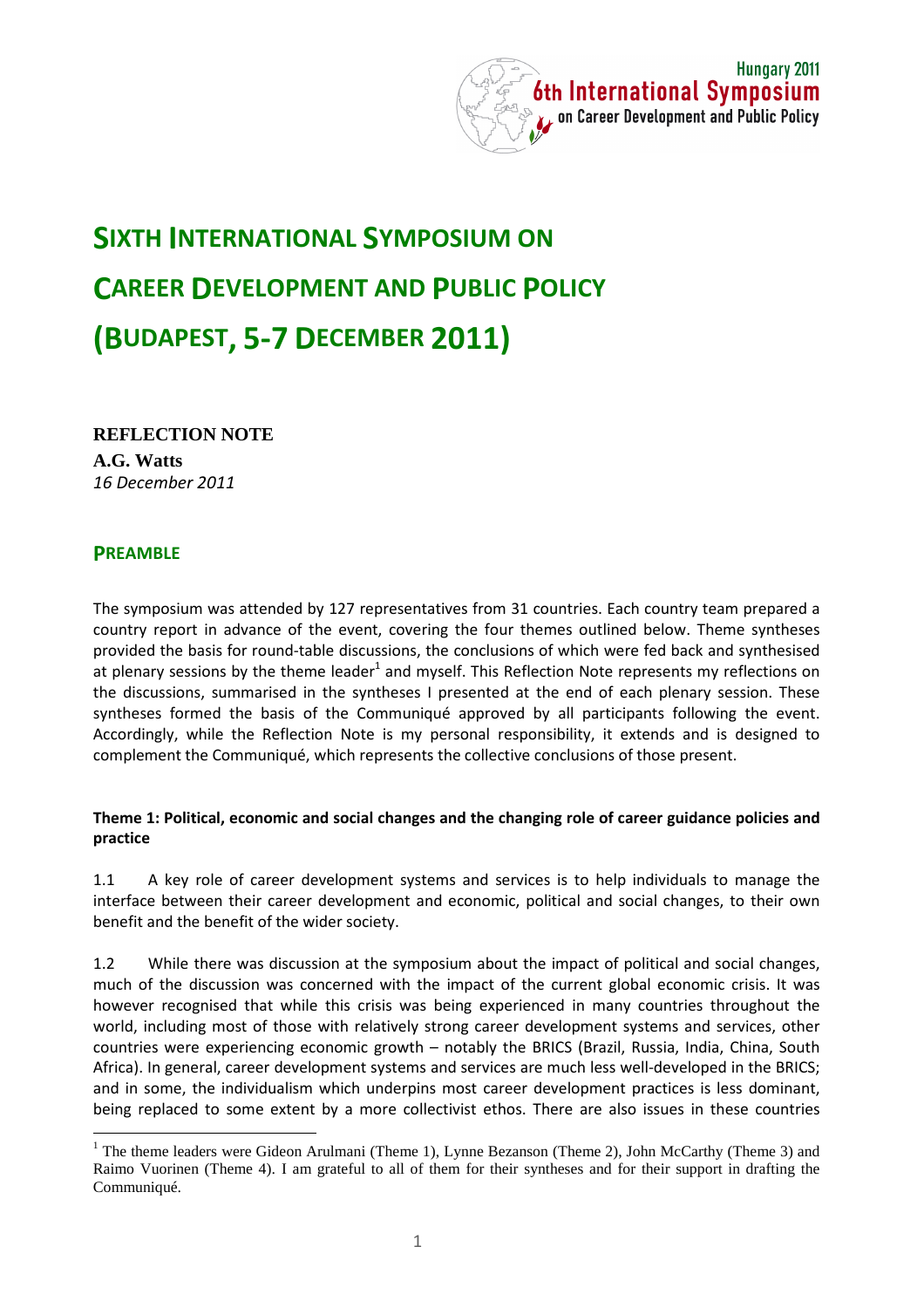

about 'growth without development', and about the quality of employment. An interesting issue is the extent to which career development systems and services might grow within these countries, perhaps on the basis of rather different models.

1.3 At times of economic crisis, the need and potential demand for career development systems and services is increased, but so are the pressures on public expenditure in response to this need. The result may be stronger rhetorical support for such services, but also practical pressures to constrain and where possible reduce funding for them. This tension may be resolved, for example, by merging services, or by effectively delegating responsibility for making the cuts (e.g. to schools). Much depends on the relative priority attached to these services by governments and by institutions/organisations delivering the services.

1.4 The case for funding career development systems and services is likely to be much stronger if it can be linked to wider policy priorities. When public expenditure is under pressure, particular significance is likely to be attached to agendas designed to support economic growth (e.g. skills strategies, workforce development) or reduce costs (e.g. reducing drop-outs from education, training and employment). Career development can also be linked to policy agendas related to demand-driven approaches to the planning of higher education and VET (vocational education and training). In all of these cases, supporting well-informed and well-thought-through individual career decisions can be viewed as an important part of strategies to avoid structural problems involving costs.

1.5 At the same time, it is important to argue the case for career development systems and services as a public good in their own right: as a citizen entitlement, linked to affirming human worth, dignity and hope. If this can be understood and accepted, it can help to make career development services less vulnerable to election cycles. It is also important to secure an appropriate balance between targeting intensive services to those who need them most (as required, for example, by agendas concerned with reducing drop-out) and providing core services to all (as required, for example, by agendas linked to demand-driven approaches to educational planning). Excessive focus on targeting can 'marginalise the mainstream'.

1.6 To perform their role in relation to public policy, career development systems and services must always aim at a dynamic balance between aspirations and realism, between personal goals and labour market demand. This requires significant attention to ensuring that access to high-quality labour market intelligence (LMI) is built into the career development process.

1.7 International collaboration in the field of career development and public policy has recently been significantly enhanced by the strong collaborative structures and processes within the European Lifelong Guidance Policy Network (ELGPN), supported by ongoing funding from the European Commission and the member countries. Through the International Centre for Career Development and Public Policy (ICCDPP) and the International Association for Educational and Vocational Guidance (IAEVG), it would seem desirable to strengthen links between the ELGPN and other symposium countries, to enable the structures and processes within ELGPN to be enriched by practices from countries outside Europe, for mutual benefit. Such links should include, but extend beyond, global sharing of ELGPN publications and tools – recognising that good practice is based on sharing learning, not importing models.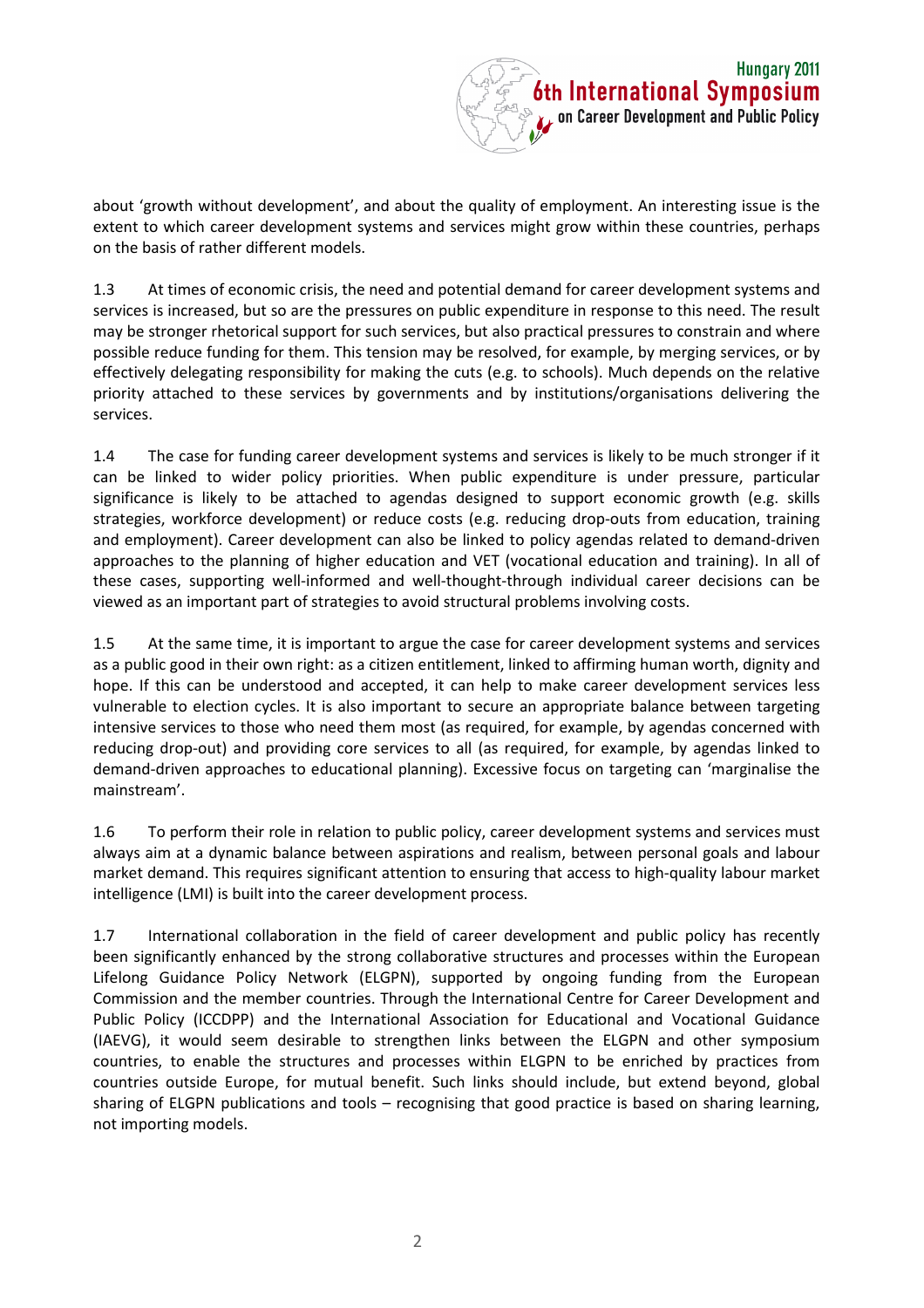

### **Theme 2: Lifelong guidance policy as a part of integrated human resource development policies – challenges and opportunities**

2.1 Career development is integral to effective human resource development and skills strategies: i.e. to harnessing individual talents and motivations to the benefit of the economy and the wider society.

2.2 In most countries, career development policies are located within specific sectors (e.g. schools, vocational education and training, higher education, adult education, employment, social policy). They are commonly stronger in some sectors than in others. But careers involve the construction of pathways across these sectors, on a lifelong basis. Career development is closely linked to lifelong learning, designed to ensure sustainable employability throughout life. Services designed to support citizens in this respect need to be as seamless as possible. It is accordingly important to develop lifelong strategies based on communication, co-operation and co-ordination across sectors.

2.3 A number of countries have now established career development policy forums or other policy co-operation/co-ordination mechanisms. These may include:

- The relevant ministries
- The social partners (employers and trade unions).
- Associations of career professionals.
- Other stakeholders.

2.4 Within Europe, the establishment of such mechanisms has been strongly encouraged and supported by ELGPN. One of the ELGPN Work Packages focuses on sharing models and experiences in establishing and sustaining mechanisms of these kinds. Models vary, as does the pace of development. Experience to date indicates that ensuring sustainability is never easy. There is a need for:

- Clarity about tasks and roles, and also about core values (moral purpose).
- A mix of top-down and bottom-up processes.
- Symmetry between partners, to keep them all on board.

Valuable progress has been made in a number of countries, on tasks like developing cross-sectoral glossaries and quality standards. An interesting issue is whether the existing structures and processes within ELGPN could be extended to enable other interested countries outside Europe to benefit from, and contribute to, this sharing process.

2.5 In exploring issues related to communication, co-operation and co-ordination, the issue of language is important, both within and across countries. Clear language is essential for clear communication, both within the career development field and to external audiences – including policymakers. The language used to describe career development in relation to public policy is varied and often confusing. Some branding based on core concepts is needed, to support consistency, coherence and continuity.

2.6 'Career development' is increasingly the over-arching term used in the English-speaking world (e.g. Australia, Canada, New Zealand, UK, USA). It can be defined as 'lifelong guidance for learning and work': this is helpful, because 'lifelong guidance' is the term currently used within the European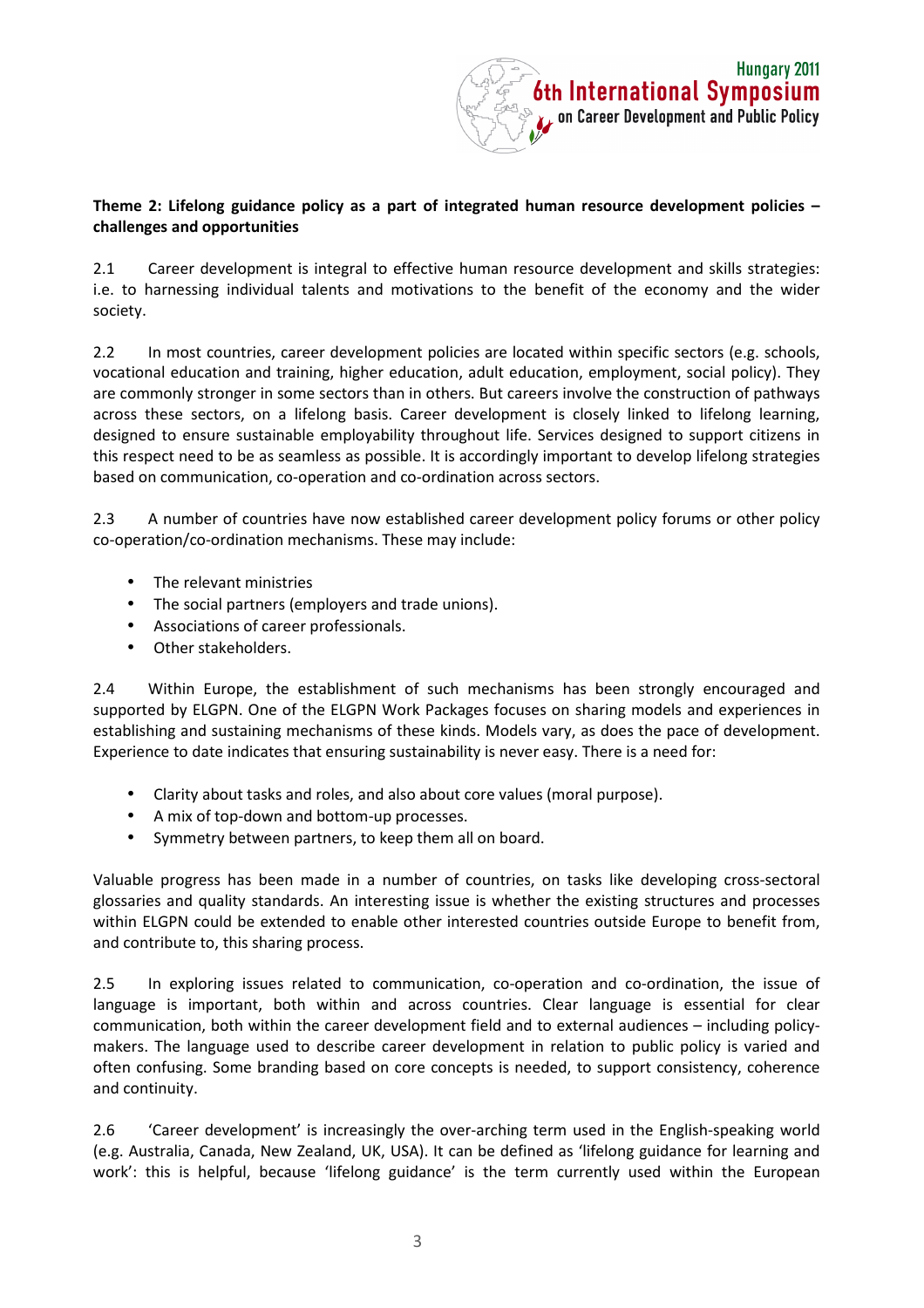

Community, linked to 'lifelong learning'. 'Learning' covers education, training, and informal learning; 'work' covers employment, self-employment, and work in the informal economies (including household work, voluntary work, and cash-based work in the 'grey' economy). Similarly, 'guidance' is commonly used to cover a range of interventions, including career information, careers education, career counselling and others.

- 2.7 It is important, however, to note two caveats in relation to the term 'lifelong guidance':
	- 'Guidance' could be viewed as being somewhat directive in nature, whereas career development is designed to promote people's capacity to manage their own careers, with access to help where needed.
	- 'Lifelong guidance' could be viewed as suggesting that the state should pay for securing access to guidance on a lifelong basis. But while assuring access to such help throughout life is a public as well as a private good, this does not mean that the state should necessarily be expected to pay for it all: some will be funded by the state, directly or indirectly; some in other ways. The roles of the state can be to stimulate the market, to quality-assure the market, and to compensate for market failure.

2.8 If there can be agreement for the present on these core terms, they could then be reviewed at the next International Symposium in 2013, in the light of, for example, the current ELGPN work on developing a policy-related glossary on lifelong guidance (the consultation processes for which might be extended to give the glossary global relevance). It might also be helpful to develop a taxonomy, to cover the language used not only by careers practitioners and policy-makers but also by the general public. The selection of terminology always needs to be adapted to different contexts and different audiences.

2.9 All of this work needs also to be adapted to other languages than English, recognising that this process will be concerned not simply with translation, but also with addressing the different conceptual frameworks that different languages represent.

## **Theme 3: The changing world and the changing role of career guidance – skills and competencies for lifelong guidance practitioners**

3.1 From a policy perspective, ensuring that the skills and competencies of career development practitioners are fit for purpose is a crucial aspect of assuring the quality of services. High-quality services require a strong careers profession. Professionalisation can be viewed by policy-makers and service managers both positively (as supporting quality assurance) and negatively (as adding to the costs of services). But the support of policy-makers and service managers is critical if higher professional standards are to be achieved.

3.2 Professional structures in the career development field need to cover a variety of different roles in a variety of different sectors. Currently, the level of professionalisation varies considerably both between and within countries. For some roles within some countries, specified directly-relevant qualifications are required in order to practise; for others, they are not.

3.3 There have recently been moves in a number of countries to develop stronger professional standards, linked to stronger quality-assurance frameworks, and to do so on a cross-sectoral basis. This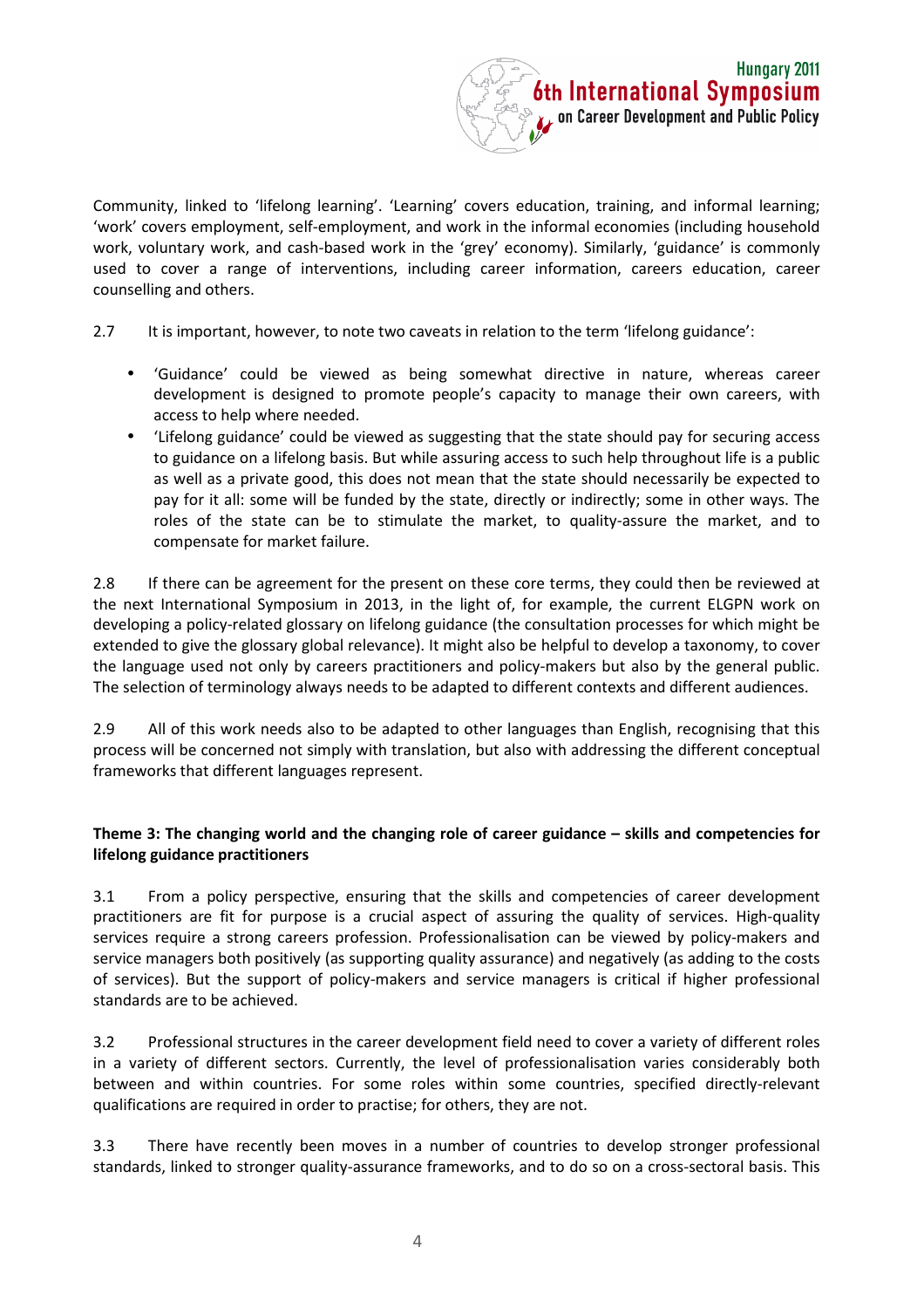

work is often managed by professional associations or sector bodies, sometimes with financial support from government. It may be linked to the development of a professional register and a licence to practise.

3.4 Such work needs to be closely linked to the development of national qualifications frameworks, where these exist. The development of such frameworks is designed to encourage mobility and flexibility within the labour market, linked to the recognition of prior learning. One of the roles of career development systems and services is to lubricate the effective use of these frameworks, by supporting individuals in navigating their pathways within them. It is all the more important, therefore, that such services apply the same principles to their own professional structures. This should include:

- Core competencies, supplemented by specialist competencies.
- Identification of competencies shared with cognate professions (e.g. teaching, counselling, human resource development).
- Recognition of prior learning.
- Progression pathways into, within and beyond the careers profession.

3.5 Closer links are needed between policy-makers, professional associations, employers and training deliverers (in higher education, other training centres and the workplace), to ensure that professional standards and training provision (including both initial training and continuing professional development) are informed by developments in policy and practice, and lead innovation rather than lagging behind it. Two important examples are using LMI (see 1.6 above) and harnessing technology (including e-guidance and broader re-engineering of service-delivery models)<sup>2</sup>.

3.6 Attention is needed to the quality assurance of training deliverers, with potential roles here for policy-makers, professional associations, and sector bodies. Stronger networks are needed for sharing of international practice in relation to professional standards and training provision (in terms of both curriculum content and methodologies). There is also a case for developing self-evaluation criteria for professional associations in the career development field, to enable them to review their fitness for purpose, their effectiveness, and directions for development.

## **Theme 4: Evidence-based practice; evidence-based policies**

4.1 The career development field has not always embraced the need for evidence on effectiveness and impact. But if public expenditure on career development systems and services is to be justified, it needs to be supported by such evidence. This needs to include accountability frameworks for routine data collection, plus longitudinal research studies to determine longer-term impact. A strong research and evidence base is also an essential underpinning for good practice in career development delivery.<sup>3</sup>

4.2 Accountability frameworks might include any or all of the following:

Potential user needs (market research).

 $\overline{a}$ 2 The progress report of the Working Group on Transformational Technology established at the 2009 symposium was presented at the Budapest symposium.

<sup>3</sup> The progress report of the Working Group on 'Prove It Works' established at the 2009 symposium was presented at the Budapest symposium.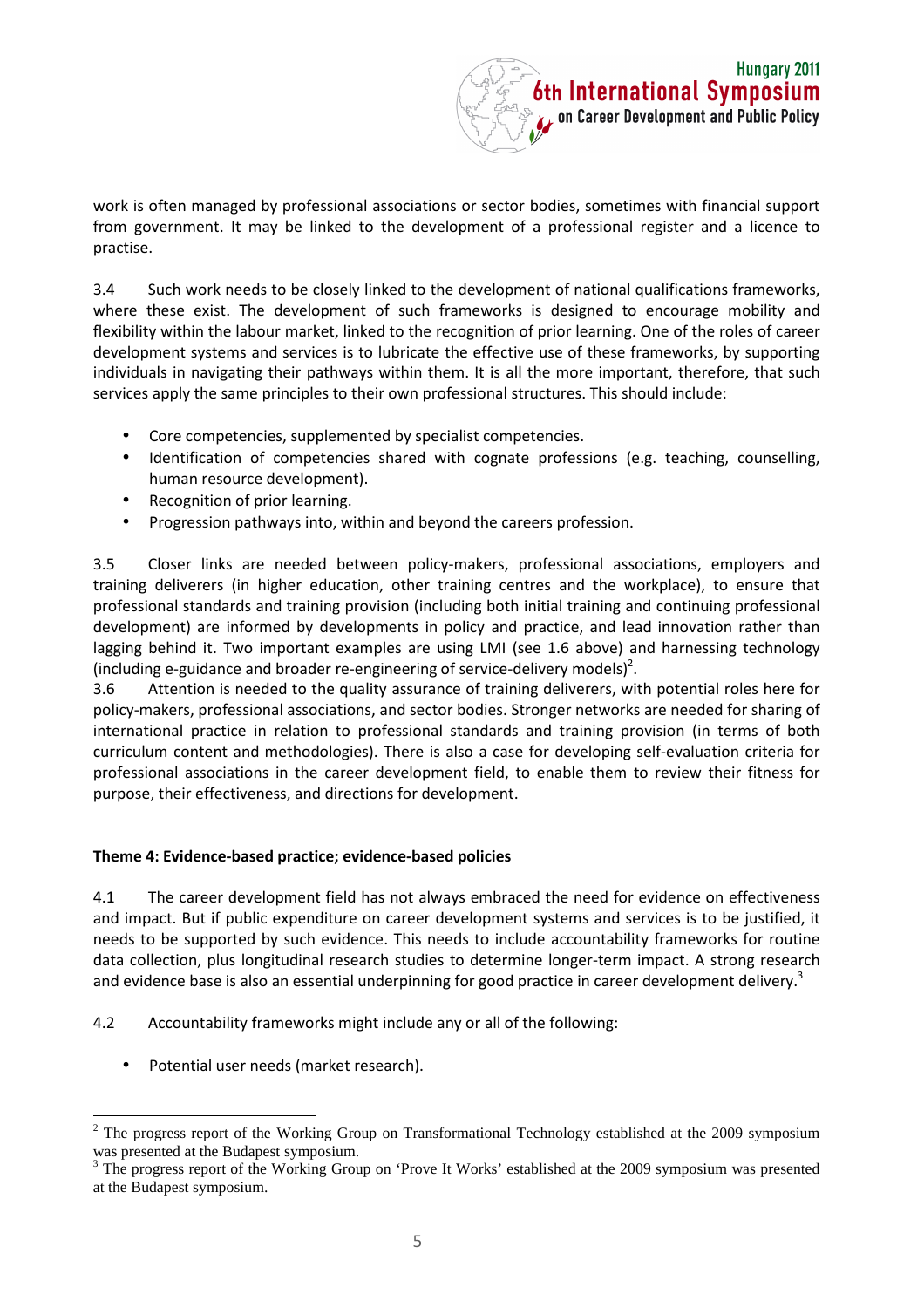

- Processes (how career development practitioners use their time, including extent and nature of interactions with users).
- User reactions (satisfaction with services/programmes received).
- Immediate learning outcomes (development of career management skills; impact on motivation, confidence etc.).
- Short-term behavioural outcomes (entry into courses or jobs).
- Longer-term outcomes (success/drop-out, career pathways).

These can be complemented by other quality criteria (e.g. practitioner competence, citizen/user involvement, service provision and improvement strategies, cost-benefits to society and individuals). The longer-term outcomes tend to be most closely linked to the social and economic outcomes valued by policy-makers. They also tend however to be more expensive to collect, and subject to dataprotection issues and 'wash-out' effects (impact of other factors). Also, politicians are often interested in short-term data that will demonstrate impact within the electoral cycle.

4.3 Some of these data may be collected routinely, as part of managerial processes. Others may be carried out on a sample basis, perhaps undertaken by external research bodies. These latter can be linked to a broader research strategy to provide a strong underpinning for evidence-based policy and practice.

4.4 Such data can be used for a variety of different purposes. These include:

- By practitioners, for reflective evidence-based practice.
- By managers, for accountability purposes.
- By policy-makers, to justify funding.
- By other stakeholders (e.g. users, parents, employers), to review the effectiveness of services within a broader framework of community accountability.

The purposes for which data are to be used are likely to influence the reliability and validity of the data collected. In addition, attention is needed to the cost-benefits of data collection: the time consumed in collecting data is time taken away from interactions with users. Politicians sometimes give mixed messages in this respect: they want accountability, but criticise the 'bureaucracy' this requires.

4.5 There is arguably a need to engage more strongly with economists, who tend to have a stronger influence on policy-makers than the psychologists and sociologists who have provided the main theoretical underpinnings for the career development field. Such engagement could broaden the interdisciplinary base of the field.

4.6 It is important to recognise that accountability data and research findings are necessary but not sufficient to influence policy-makers. They need to be supplemented by 'stories': by case examples which bring the data to life and speak to the heart as well as the mind (policy-making is an affective as well as cognitive process).

4.7 International benchmarking can also be influential. Optional questions on career development systems and services are included in the next round of OECD's PISA survey. There is a strong case for encouraging OECD and partner organisations to repeat the influential country reviews conducted in 2001-03, taking advantage of this and other data sources now available.